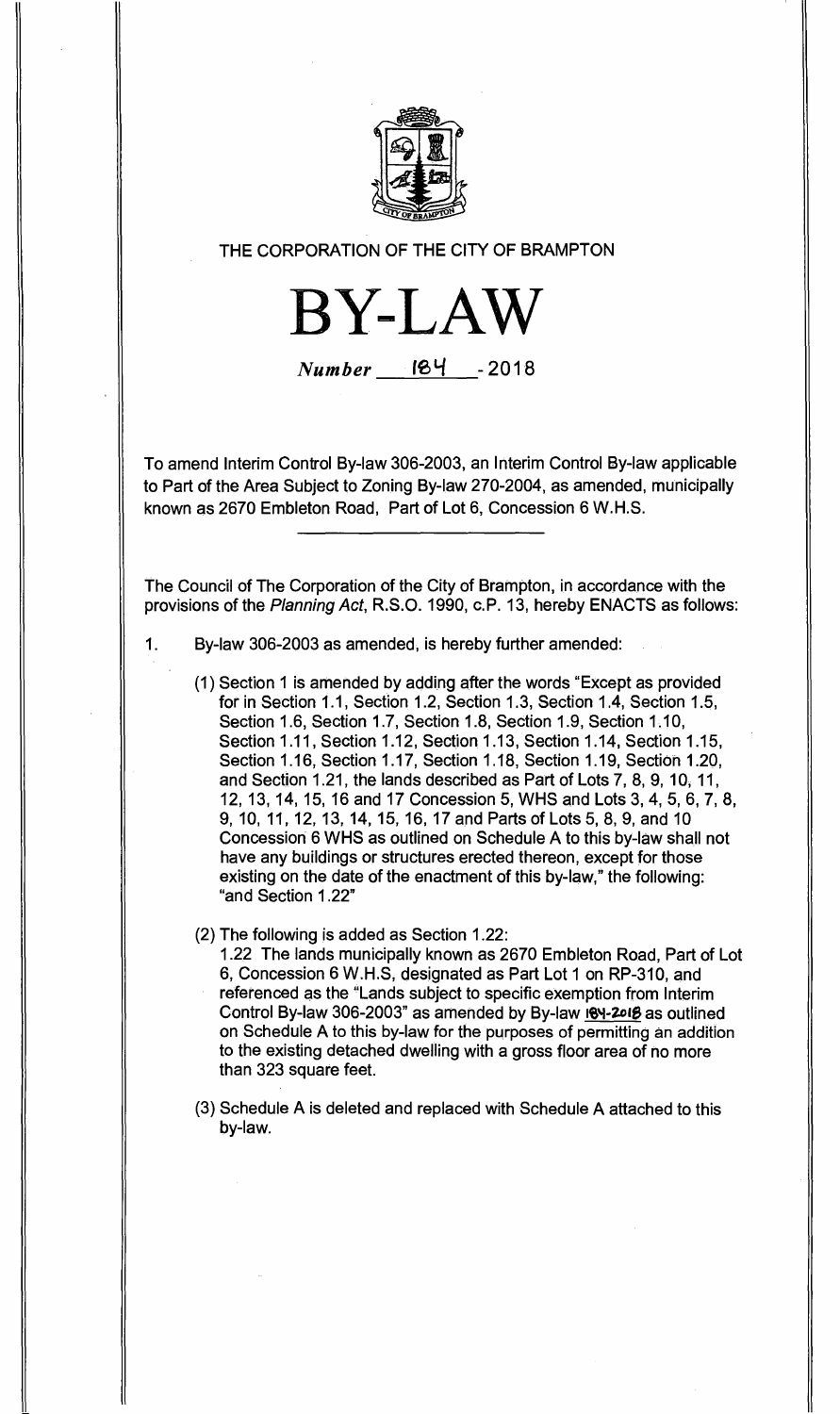**READ A FIRST, SECOND AND THIRD TIME AND PASSED IN Open Council this 1**2th **day of September, 2018.** 



 $\bar{z}$